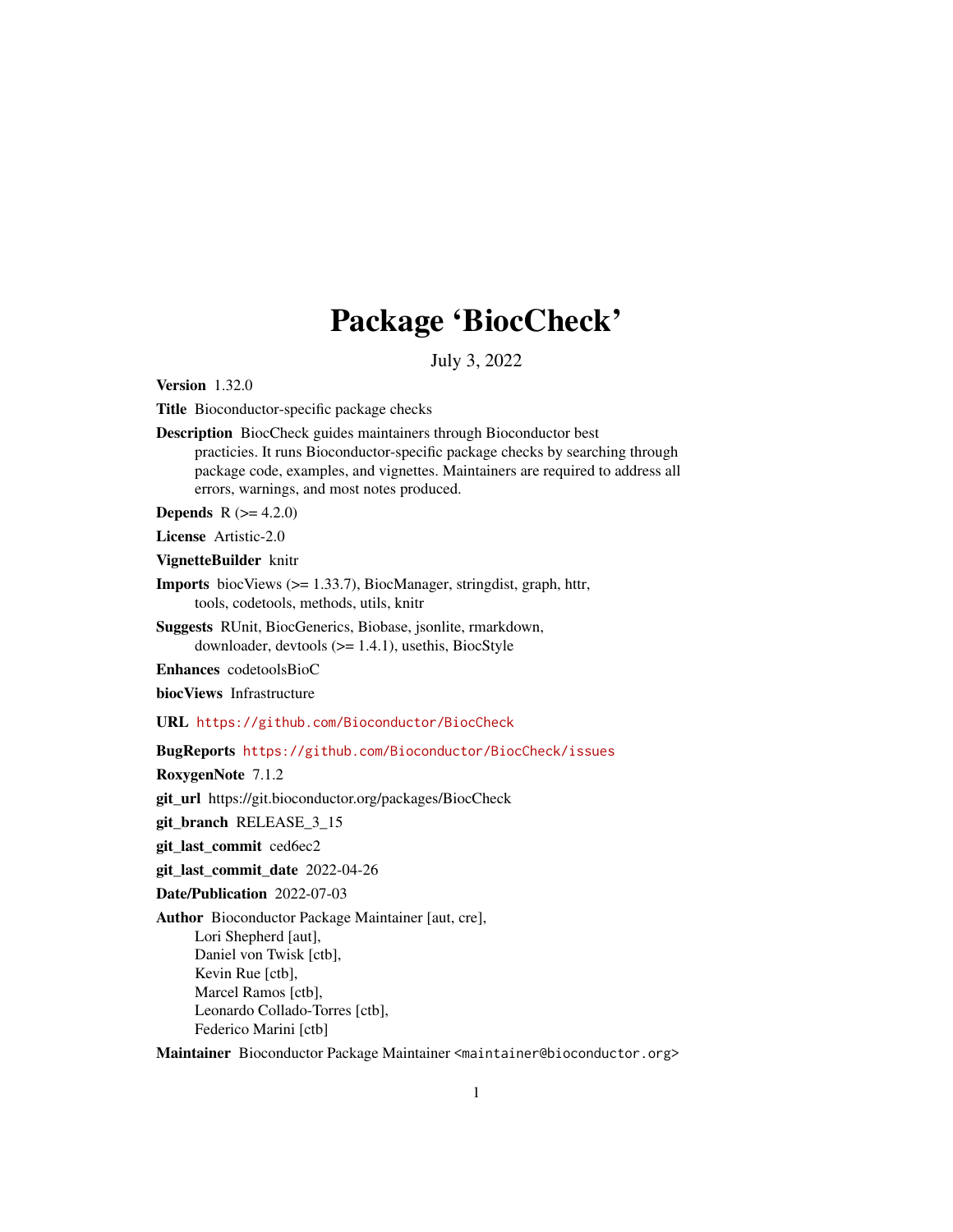### <span id="page-1-0"></span>R topics documented:

| Index |  |
|-------|--|
|       |  |
|       |  |
|       |  |

BiocCheck *Check a package's adherence with the Bioconductor Package Guidelines*

#### Description

Analyzes an R package for adherence with Bioconductor package guidelines and best practices. The check outputs are categorized into ERROR, WARNING, and NOTE. See the vignette for more details. BiocCheck is complementary to R CMD check, which should always be run first.

#### Usage

BiocCheck(package = ".", checkDir = dirname(package), debug = FALSE, ...)

#### Arguments

| package   | A directory or tarball (.tar.gz file) of an R package.                                                                                                                                                                                                                     |
|-----------|----------------------------------------------------------------------------------------------------------------------------------------------------------------------------------------------------------------------------------------------------------------------------|
| checkDir  | A directory where the BiocCheck output directory will go. By default, it will be<br>placed in the same directory as the package directory.                                                                                                                                 |
| debug     | Whether to append the names of functions that correspond to each condition<br>raised by BiocCheck in the written log (i.e., in the ' <package_name>.BiocCheck'<br/>folder). This option is only relevant to developers and contributors to Bioc-<br/>Check.</package_name> |
| $\ddotsc$ | See the details section for available options. When running BiocCheck, options<br>can be specified as: BiocCheck(package, `no-check-vignettes`=TRUE)                                                                                                                       |

#### Details

BiocCheck() reviews R packages for adherence with Bioconductor package guidelines and best practices. See <https://contributions.bioconductor.org> for the latest guidance for writing Bioconductor software. Some rationale behind these best practices can be seen in the vignette and pages in the references section. The vignette also provides detailed explanations of all the checks performed by BiocCheck.

BiocCheck is called within R with

```
BiocCheck(<package>)
```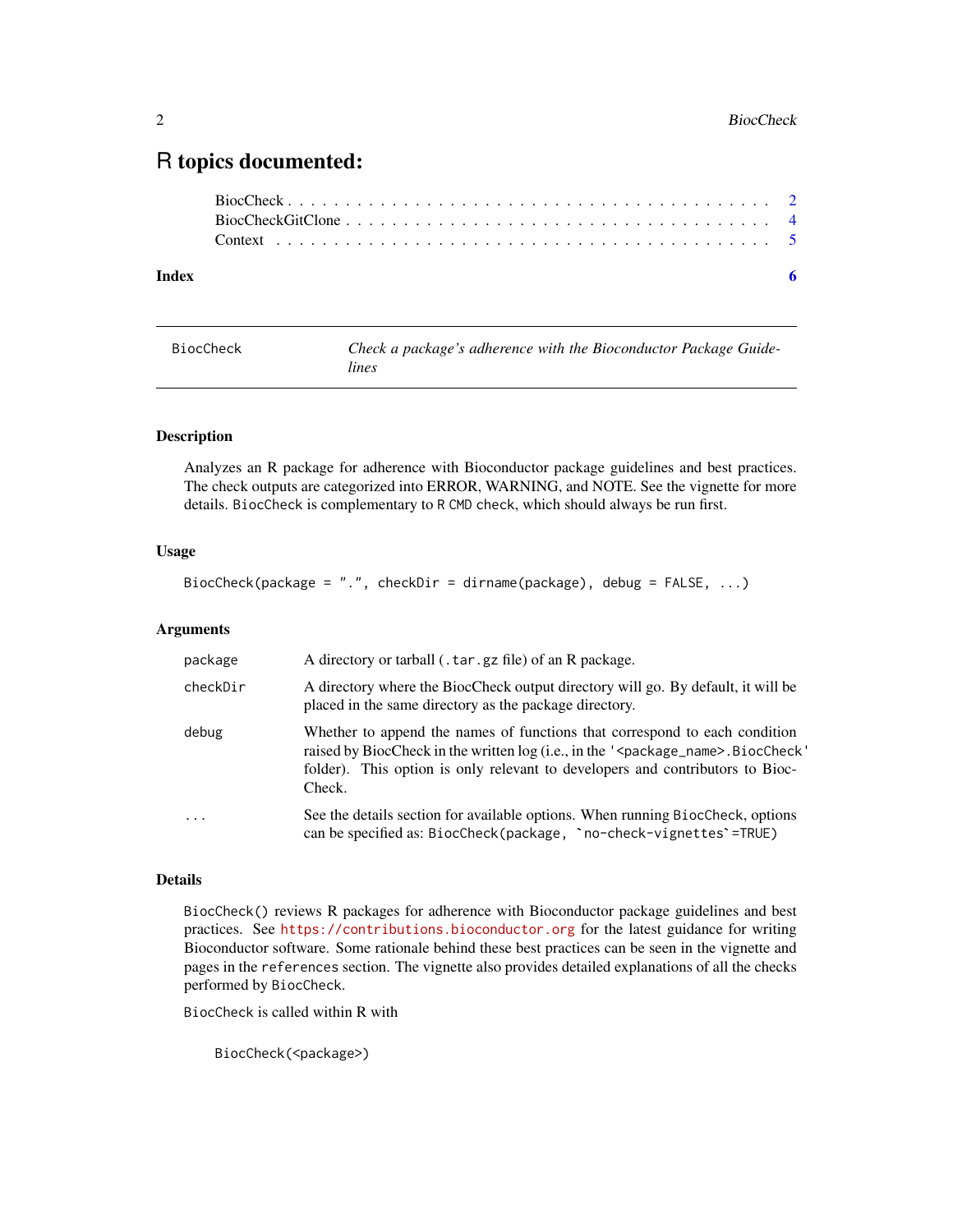#### BiocCheck 3

where package points to the source directory or the .tar.gz tarball that was created using R CMD build.

*Note* that BiocCheck is complementary to R CMD check. R CMD check should always be run first for best results.

... options:

new-package enable checks specific to new packages no-check-dependencies disable check for bad dependencies no-check-deprecated disable check for usage of deprecated packages no-check-remotes disable check for usage of remote packages other than those hosted on CRAN or Bioconductor no-check-version-num disable check for valid version number no-check-R-ver disable check for valid R version no-check-pkg-size disable check for package tarball size no-check-file-size disable check for individual file size no-check-bioc-views disable biocViews-specific checks (for non-BioC packages) no-check-bbs disable BBS-specific checks (for non-BioC packages). Valid DESCRIPTION no-check-description disable DESCRIPTION file checks no-check-namespace disable namespace checks no-check-vignettes disable vignette checks no-check-library-calls disable check usage of functions that install or update packages no-check-install-self disable check for require or library of itself no-check-coding-practices disable check for some common best coding practices no-check-function-len disable check for function length no-check-man-doc disable checks for man page documentation no-check-news disable checks for NEWS file no-check-unit-tests disable checks for unit tests no-check-skip-bioc-tests disable check for tests that skip when on bioc no-check-formatting disable checks for file formatting no-check-CRAN disable check for if package exists in CRAN no-check-bioc-help disable check for registration on Bioconductor mailing list and support site build-output-file file containing R CMD build output, for additional analysis quit-with-status enable exit code option when performing check

#### Value

Mostly called for the side effect of the information displayed. When called interactively, returns a list with three components:

| <b>ERROR</b> | Items that must be fixed before the package can be accepted into Bioconductor.                                |
|--------------|---------------------------------------------------------------------------------------------------------------|
| WARNING      | We strongly suggest fixing these items.                                                                       |
| <b>NOTE</b>  | Fixing these items is not required, there is no expectation that considerations<br>will escalate in severity. |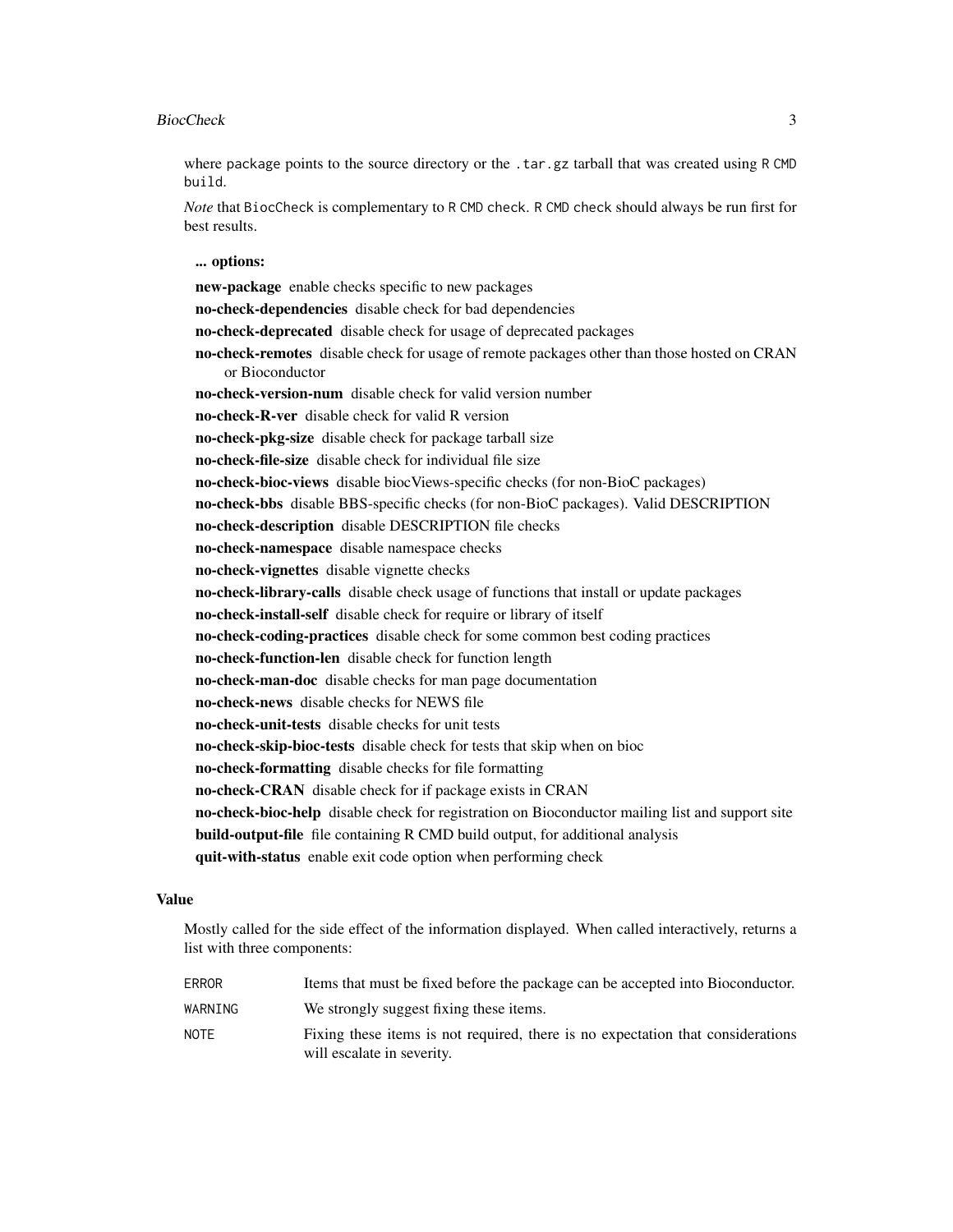#### <span id="page-3-0"></span>Author(s)

Dan Tenenbaum, Lori Shepherd, and Marcel Ramos

#### References

<https://contributions.bioconductor.org>

#### Examples

```
packageDir <- system.file("testpackages", "testpkg0", package="BiocCheck")
<mark>mples</mark><br>packageDir <- system.file("testpackages", "test<br>BiocCheck(packageDir, `quit-with-status`=FALSE)
```
BiocCheckGitClone *Checks specific to a Git clone of a package repository*

#### **Description**

Analyzes an R package for adherence with Bioconductor package guidelines and best practices. The check outputs are categorized into ERROR, WARNING, and NOTE. This function is typically used in the Bioconductor Build System (BBS) and not intended for general use.

#### Usage

```
BiocCheckGitClone(package=".", ...)
```
#### Arguments

| package                 | A directory containing an R source package. Not a package tar ball. |
|-------------------------|---------------------------------------------------------------------|
| $\cdot$ $\cdot$ $\cdot$ | Currently, only quit-with-status is available. See BiocCheck        |

#### Details

BiocCheckGitClone() reviews R packages for adherence with Bioconductor package guidelines and best practices. See <https://contributions.bioconductor.org> for the latest guidance for writing Bioconductor software. This function should only be run on a source directory and not on a tarball.

BiocCheckGitClone is called within R with, as

BiocCheckGitClone(<package>)

where package is the source directory containing the R package.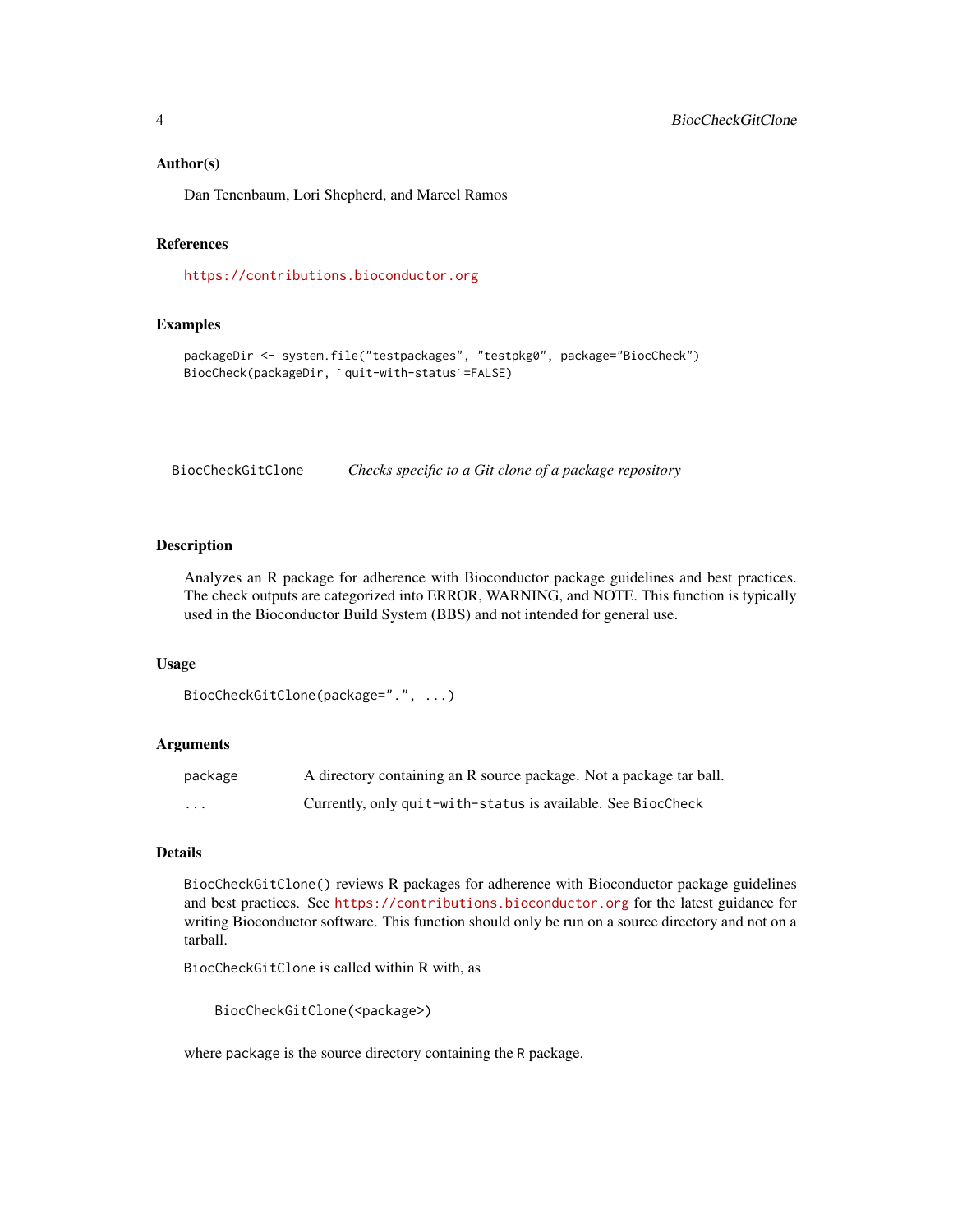#### <span id="page-4-0"></span>Context 5

#### Value

Mostly called for the side effect of the information displayed. When called interactively, returns a list with three components:

| <b>ERROR</b> | Items that must be fixed before the package can be accepted into Bioconductor.                                |
|--------------|---------------------------------------------------------------------------------------------------------------|
| WARNING      | We strongly suggest fixing these items.                                                                       |
| NOTF         | Fixing these items is not required, there is no expectation that considerations<br>will escalate in severity. |

#### Author(s)

Lori Shepherd

#### References

<https://contributions.bioconductor.org>

#### Examples

```
packageDir <- system.file("testpackages", "testpkg0", package="BiocCheck")
<mark>mples</mark><br>packageDir <– system.file("testpackages", "testpkg0", p<br>BiocCheckGitClone(packageDir, `quit-with-status`=FALSE)
```

| Context | Report context of events to user with a data frame of events and loca- |
|---------|------------------------------------------------------------------------|
|         | tions                                                                  |

#### Description

Report context of events to user with a data.frame of events and locations

#### Usage

```
Context(pkg = ", file = ", lines = character(), idx = logical())
```
#### Arguments

| pkg   | $character(1)$ name of the package                                          |
|-------|-----------------------------------------------------------------------------|
| file  | $character(1)$ full path (including package name) of file being summarized. |
| lines | character() vector of text lines in file                                    |
| idx   | logical() same length as lines indicating lines in which event occurs       |

#### Value

Context: a data.frame() with columns File, Line, and Context